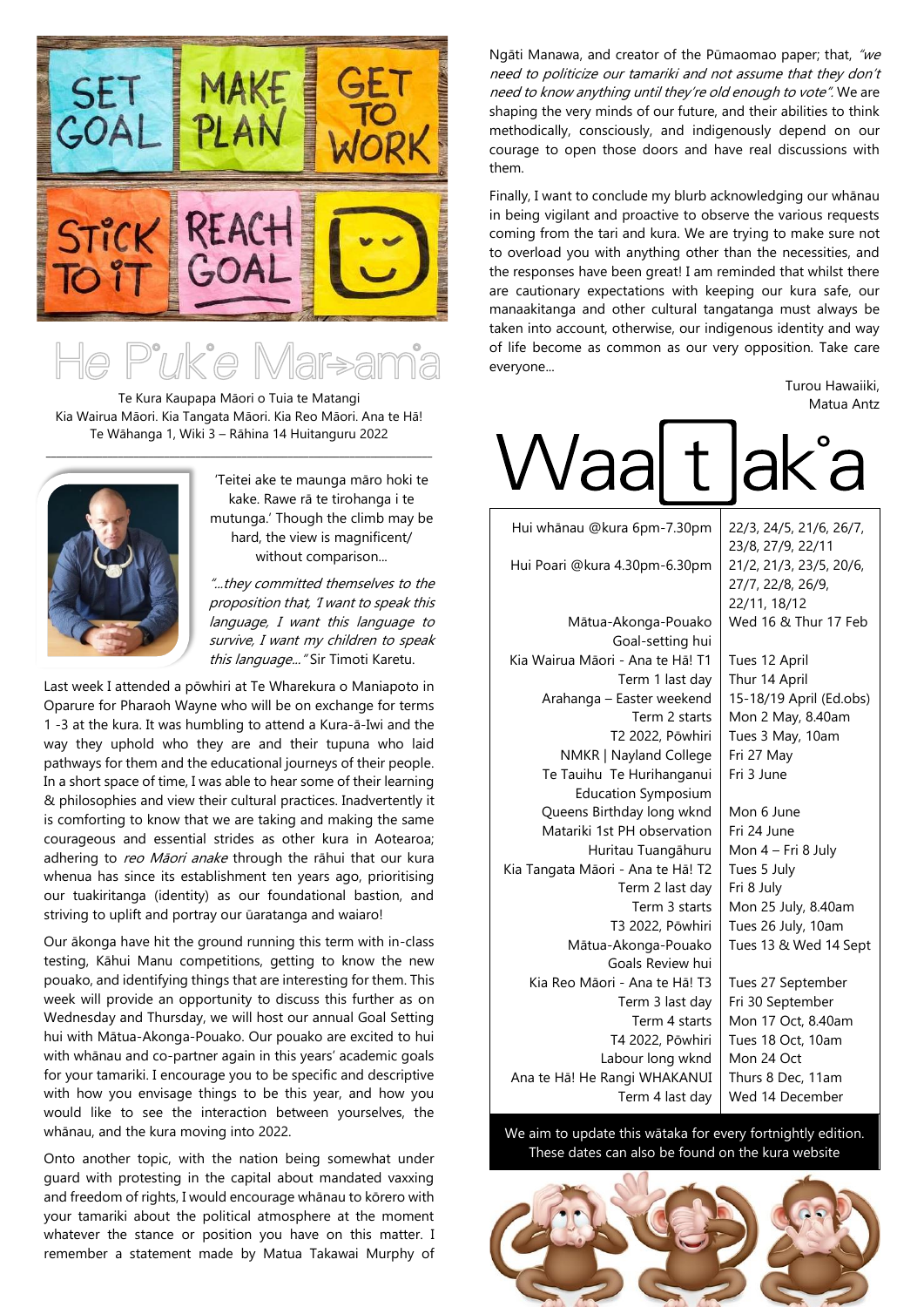# Te Puna Reo Tuia te Matangi

A huge mihi to those whānau who have been in contact (or been contacted to jump on board and accepted) to be part of the establishment team. A planning hui will be organised soon to get things going so watch this space. In the meantime, for those wishing to, make sure to contact the tari and have your tamariki added to the waiting list. This list is important in identifying an undeniable need for the Puna Reo and pushing our establishment across the MoE line.

## C lost Property (Uniform Garments)

We reluctantly hold lost Property, returning anything named to its owner. Where things are not named, we will hold onto items until the end of each term, at which time we dispose of them. Whānau and ākonga are welcome to come and go through the box if their tamariki misplace things. To note, we haven't had anything placed in the Lost Property but there may be items left in reanga, unclaimed…



### "THE WAY A TEAM PLAYS AS A WHOLE DETERMINES ITS SUCCESS. YOU MAY HAVE THE GREATEST BUNCH OF INDIVIDUAL STARS IN THE WORLD BUT IF THEY DON'T PLAY TOGETHER, THE CLUB WON'T BE WORTH A DIME." BABE RUTH

#### STUDENT QUICK VIEW & EOTC CONSENT FORMS 2022

Thank you to those who have returned these forms to the tari for processing. I am aware that Whaea Janis contacted a few whānau regarding student signatures, and some other minor follow-ups but generally, a great effort! Just a few more whānau to return these essential 'start of Year' forms to kura. The above quote by Babe Ruth is a gentle reminder that where forms remain un-returned, tamariki and their akomanga will remain at kura.





**Tball begins next Monday, 21 Feb** Saxton Diamond 5-8 year-olds

Please let Whaea Viv at kura know if you are keen and can get there with your child/ren. Whaea Merania from Te Ohu Haakinakina is the go-to, at the venue.



## **Hui Whaanau Kaumoana** Turei 22 Pepuere 7pm Te Hikoi ki Te Aumiti



The Following groupings are our Whaanau Ohu for 2022

| Maa te Huruhuru                                                                                                                                                     | <b>Haakinakina</b>                                                                                                                                                                              |
|---------------------------------------------------------------------------------------------------------------------------------------------------------------------|-------------------------------------------------------------------------------------------------------------------------------------------------------------------------------------------------|
| <b>Fundraising, Grants, Funding</b>                                                                                                                                 | <b>Extra-curricular Sports</b>                                                                                                                                                                  |
| Wheki/ Spooner<br>Waata/ Matthews<br>Tawaka/ Anderson<br>Thompson<br>Petley<br>Holloway<br>Stratford/Isaacs<br>Ngawaka (L&H)<br>Apiata/ Starkey<br>Haruru<br>Galiki | Hemi/Herangi/Tākao<br>Sam<br>Robson<br>Tamepo/ Harbour<br>Fa'auli<br>Stockdale/ Fuataga<br>Young/ Afu<br>Te Kawa/ Wiremu (Netball)<br>Morris/ Cook<br>Ngawaka (L&H)<br>Komene/ Nuku<br>McGregor |
| Whakarauora Reo                                                                                                                                                     | Tuia te rangi me te whenua                                                                                                                                                                      |
| Strengthening Reo Māori                                                                                                                                             | <b>Policies</b>                                                                                                                                                                                 |
| Simons/ Davies<br>Crisa/ McGregor                                                                                                                                   | de Thierry-Lukitau<br>Broughton/Hippolyte<br>Ngawaka (L&N)<br>Williams<br>Stephens                                                                                                              |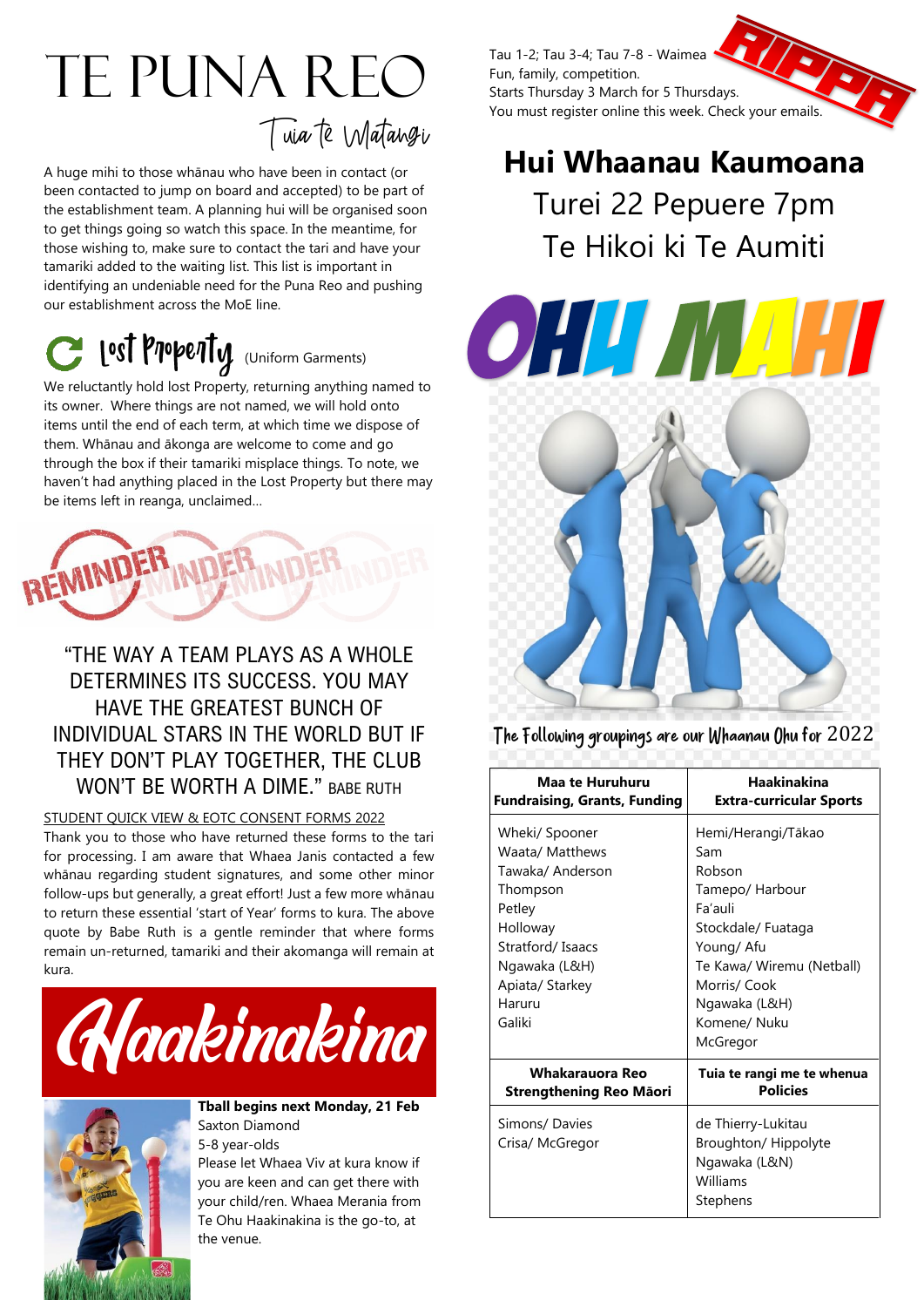

As a nation and global citizens, we have been receiving a lot of information and warnings about a pending BLOW-OUT of the Omicron and Covid19 cases. Both regionally and local DHB (District Health Boards) are also sending out 'Be Prepared' pānui as the number of cases continues to rise steadily and at an alarmingly faster rate than anyone expected. Therefore, we want to make sure we are doing our part in sharing information and ways in which our whānau can best prepare for the eventuation. Our motto is, 'rather be prepared for nothing, than not be prepared for something.'

#### **What you need to plan for**

You need to work out what you will do if someone in your household tests positive for COVID-19, because the likelihood will be your entire household will need to stay home.

#### **Food and supplies**

Organise with friends, whānau or neighbours to do contactless drop-offs of food and supplies. Services like The Student Volunteer Army might be able to help with drop-offs, and Work and Income may be able to help with costs.

#### **Extra care and support**

Are there people in your household who might need extra care or support? Talk to any in-home carers you have and agree in advance about what will happen if you need to isolate.

• Make plans if you have shared custody of a child or dependant.

#### **Work and school**

Prepare to work or learn from home. Talk to your employer, your child's school, and community groups to find out what their plans are. Do they need anything from you? Will they be able to support you to work from home, or your children to learn at home?

#### **Write down instructions**

Write down any household instructions someone else could easily follow if you get sick and have to go into managed isolation or a hospital. Cover things like feeding pets, paying bills, and watering plants.

#### **How will you minimise the spread?**

Think about how you could set up your home to minimise COVID-19 spreading. Draw a map of your home and mark out your zones, for example shared areas, isolation areas, and a sanitising station.

- Could ventilation be improved? Even opening windows will help to get rid of the virus.
- Practice healthy habits like coughing and sneezing into your elbow, and washing hands to reduce the spread of germs.

---------------------------------------------------------------------

#### **Get things ready to isolate**

Work out what you will need to help yourself and those around you.

- Make a list of whānau information include everyone's names, ages, NHI numbers, any medical conditions and medication they normally take or medical supplies each person will need. Include emergency contact information like your doctor, afterhours, and any support agencies.
- Find activities to pass the time. What might help stop boredom if you are isolating at home?

#### Put together a hygiene kit:

- tissues soap
- sanitiser masks
- cleaning products and gloves
- rubbish bags (try to have separate bags for tissues before putting them in your main rubbish bags).

#### Have items to help with symptoms:

- ibuprofen and/or paracetamol
- drinks and other medications that help with cold and flulike symptoms, like lemon tea with honey, and cough syrup

---------------------------------------------------------------------

• nasal spray, throat lozenges, vapour rubs.

#### **Know and share your plan**

Kōrero together — make sure everyone in your household, including children, knows what will happen when you need to isolate. Share plans with those supporting and helping you (or who you are supporting).

Share your plan with wider whānau, neighbours and regular manuhiri/visitors and talk to them about what you will need them to do and how you can help each other.

#### Let people know you are isolating

Work out how to let people know your household is isolating. This could be a sign for your front door or fence and having a QR code poster so people can keep track of where they have been. If people are helping with contactless drop-offs, do you want them to text or message before they arrive? Beep the car horn from the gate? Use an agreed entrance?

#### **Stay connected**

We are all in this together and we will get through together.

- Stay connected arrange regular catch-ups with your whānau, friends and community. If you are isolating, make sure these are online or by phone.
- Support your friends, whānau and workmates to make their own plans to get ready.
- Find out what your community is doing  $-$  is there a group making meals to freeze, sharing planning tips or just staying in the know?

---------------------------------------------------------------------

This information has been taken directly from the website [https://covid19.govt.nz/prepare-and-stay-safe/be-prepared](https://covid19.govt.nz/prepare-and-stay-safe/be-prepared-for-covid-19/)[for-covid-19/.](https://covid19.govt.nz/prepare-and-stay-safe/be-prepared-for-covid-19/) There are also a number of other links that can assist whānau in the preparations, and we encourage you to visit the website to learn more.